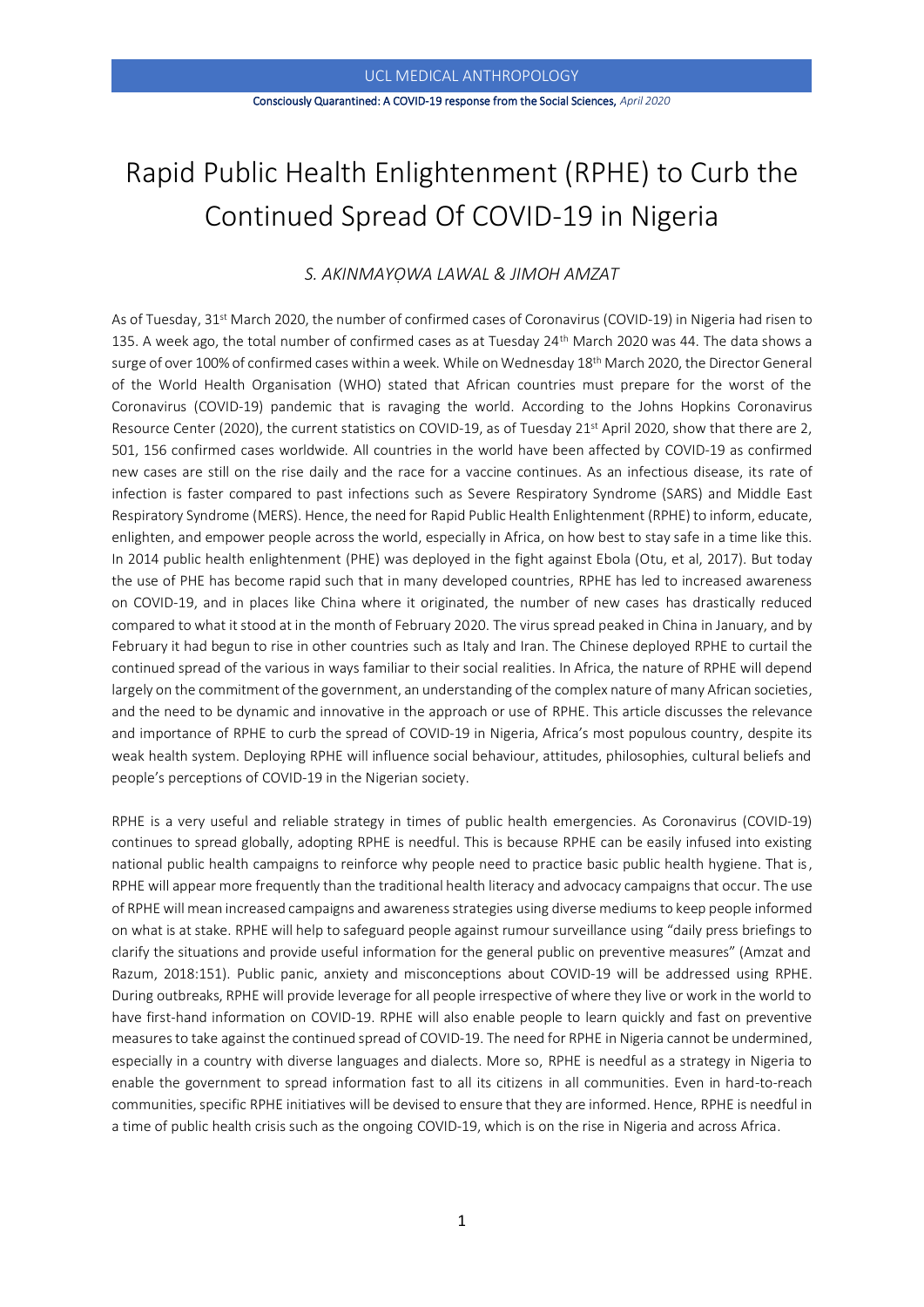# UCL MEDICAL ANTHROPOLOGY

#### Consciously Quarantined: A COVID-19 response from the Social Sciences, *April 2020*

RPHE can be beneficial in various ways to curb the spread of COVID-19 in Nigeria. First, RPHE will provide people with vital information on how to prevent contracting the virus. That is, RPHE will help people to know the dos and don'ts of COVID-19. Such information will help to limit the spread. RPHE will be used to educate people on the need to engage in frequent handwashing regularly. However, in communities that lack adequate water supply, this practice will become a significant challenge. Nevertheless, handwashing must still be encouraged. Second, RPHE will help to understand why they need to desist from frequently touching their faces and other essential openings in their bodies. With RPHE, people in Nigeria will understand why such limitations are beneficial to reduce the spread of the virus. Third, RPHE will help to enlighten people on the practice of social distancing. Although in a culturally sensitive setting such as Nigeria, this may be a difficult practice, however, when people understand the need for this globally evolving practice and social phenomenon, then it becomes easy for them to engage in the practice. Fourth, RPHE will educate people on how to assist a person suspected to have COVID-19 to seek care. Health seeking behaviour is a significant determinant of health in Nigeria. As such the use of RPHE can impact positively to influence people to seek help when the need arises from an appropriate and designated health service, and not to seek solutions such as harmful traditional concoctions, which may likely worsen their condition. Fifth, RPHE will help to improve the health literacy, health education and health promotion of the larger Nigerian public on COVID-19 and other infectious diseases.

RPHE can be deployed in several ways across Nigeria. First, information on COVID-19 must be widely available in all local languages, especially information on prevention strategies and hotlines to call to report a suspected case of COVID-19. Second, the use of news media is imperative. All news stations must dedicate time to educate people on COVID-19. This medium was highly instrumental during the Ebola crisis of 2014 in West Africa. Third, the use of social media, government channels such as the Nigerian Center for Disease Control (NCDC) and Federal Ministry of Health (Federal, State, and Local) must, through its social media handles, provide regular up-to-date information on COVID-19. Fourth, the use of sponsored posters and handbills by the government at all levels guided by the Federal Ministry of Health and other state health agencies must be readily available immediately. Fifth, engaging celebrities to talk about COVID-19 via their social media handles on television and radio is another useful strategy. This preventive strategy worked during the 2014 Ebola crisis. Sixth, the engagement of community stakeholders through their local government authorities to educate the people on ways to prevent the spread of COVID-19. Seventh, non-governmental organisations will be required to engage in widespread health advocacy on COVID-19 to reduce its spread in communities and hard-to-reach places. The government must partner with NGOs already located across various communities to talk on COVID-19 and how to stay safe from contracting the virus. Eight, the government must partner with corporate organisations to support its RPHE campaign in order to get all Nigerians informed on COVID-19 irrespective of where they live or work. Ninth, mobile phone operators such as MTN Nigeria, Airtel Nigeria, Globacom as the major networks must make their caller tunes about COVID-19. Such caller tunes must be available in different local languages. So, each time a person makes a call, an RPHE campaign on COVID-19 is communicated to the caller. These and many more strategies must be put in place immediately if the fight against the spread of COVID-19 must be won in Nigeria.

## Conclusion

Rapid public enlightenment (RPHE) is needed immediately to curb the spread of COVID-19. With a total of 135 confirmed cases as of Tuesday 31<sup>st</sup> March 2020, the spread appears not under control yet. The current predictions from the WHO could mean an increase in the spread of COVID-19 across Africa of which Nigeria being the most populous country will not be spared. Action from the government using different dimensions of RPHE preventive strategy will save many lives in the country. Adopting RPHE campaign is a major way to safeguard Nigerians from the COVID-19 pandemic and ensure that lives are not lost to this virus in a country whose health system is considered weak by the WHO. The Nigerian government must act fast to implement a fierce RPHE strategy across the country.